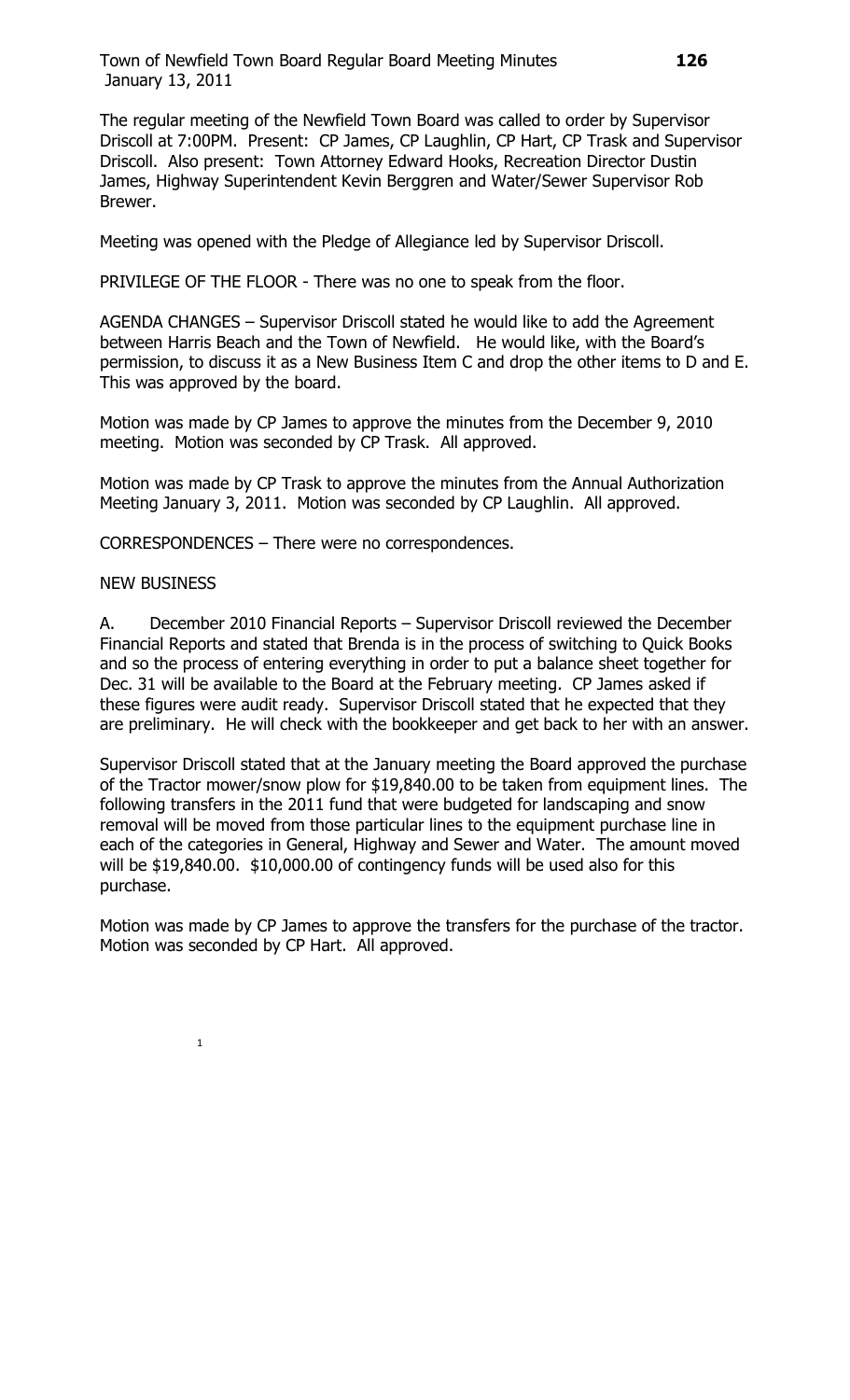| ACCT#      | <b>CLAIMANT</b>                       | AMT. DUE       |
|------------|---------------------------------------|----------------|
| DA5130.463 | CASKEY'S                              | \$<br>412.53   |
| DA5130.463 | <b>BEAM MACK SALES &amp; SERVICES</b> | \$<br>3,737.57 |
|            | <b>TOTAL DA5130.463</b>               | \$<br>4,150.10 |
|            |                                       | Ś              |
| DA5110.45  | <b>GRIFFITH ENERGY</b>                | 1,433.11<br>\$ |
| DA5130.46  | <b>TIOGA AUTO</b>                     | 1,775.93<br>\$ |
| DA5130.46  | <b>BEAM MACK SALES &amp; SERVICES</b> | 1,534.08<br>\$ |
| DA5130.46  | TRUX OUTFITTER-ITHACA                 | 6.95<br>\$     |
|            | <b>TOTAL DA5130.46</b>                | 3,316.96<br>\$ |
| DA5142.454 | CARGILL                               | 2,395.18       |
| DA5142.454 | CARGILL                               | \$<br>1,605.32 |
|            | <b>TOTAL DA5142.454</b>               | \$<br>4,000.50 |
| A1620.499  | <b>STAPLES</b>                        | \$<br>79.97    |
|            | QUILL                                 | \$<br>23.15    |
|            |                                       | \$             |
|            | QUILL                                 | 10.79<br>\$    |
|            | <b>QUILL</b>                          | 37.74<br>\$    |
|            | CARDMEMBER SERVICES                   | 541.94<br>\$   |
|            | <b>TOTAL A1620.499</b>                | 693.59         |
| A1110.401  | WEST                                  | \$<br>148.50   |
| A1110.401  | <b>WILLIAMSON LAW</b>                 | \$<br>73.46    |
|            | <b>TOTAL A1110.401</b>                | \$<br>221.96   |
| A1110.201  | <b>TOSHIBA</b>                        | \$<br>52.50    |
| A1110.402  | WEST                                  | \$<br>148.50   |
|            |                                       | \$             |
| A1110.202  | <b>TOSHIBA</b>                        | 52.50<br>\$    |
| A1620.412  | <b>CORNELL LAUNDRY</b>                | 124.35<br>\$   |
| A1220.4    | SCIARABBA/WALKER                      | 420.00<br>\$   |
| A5132.499  | TRACTOR SUPPLY                        | 15.28<br>\$    |
| A5132.499  | CASELLA WASTE SERVICES                | 96.71          |
|            | <b>TOTAL A5132.499</b>                | \$<br>111.99   |
| CR7310.4   | <b>AMY BROWN</b>                      | \$<br>25.00    |
| CR7310.4   | MARK RAMOS                            | \$<br>905.00   |
|            |                                       | \$<br>930.00   |
|            | <b>TOTAL CR7310.4</b>                 | Ś.             |
| DA5130.2   | Truck                                 | 100,000.00     |

C. Harris Beach Agreement – The Board discussed the Agreement between Harris Beach and the Town of Newfield. There was about a 3% increase in the fees. Atty. Hooks stated he would leave the room during the vote if the Board so desired. The Board did not feel that was necessary. Motion was made by CP Trask to approve the Agreement between The Town of Newfield and Harris Beach. Motion was seconded by CP Laughlin. All approved.

D. Presentation by Jay True Insurance and the Tompkins Insurance Co. - A presentation was held by Jay True Insurance and the Tompkins Insurance Co. with bids for the cost for insurance for the Town. After the presentations a lengthy discussion was held regarding the lack of information to the Board Members and lack of information given to True Ins. CP Hart stated that he would like to state that he has shares in the Trust Co. and has numerous bank accounts there. He also has had dealings with True Ins.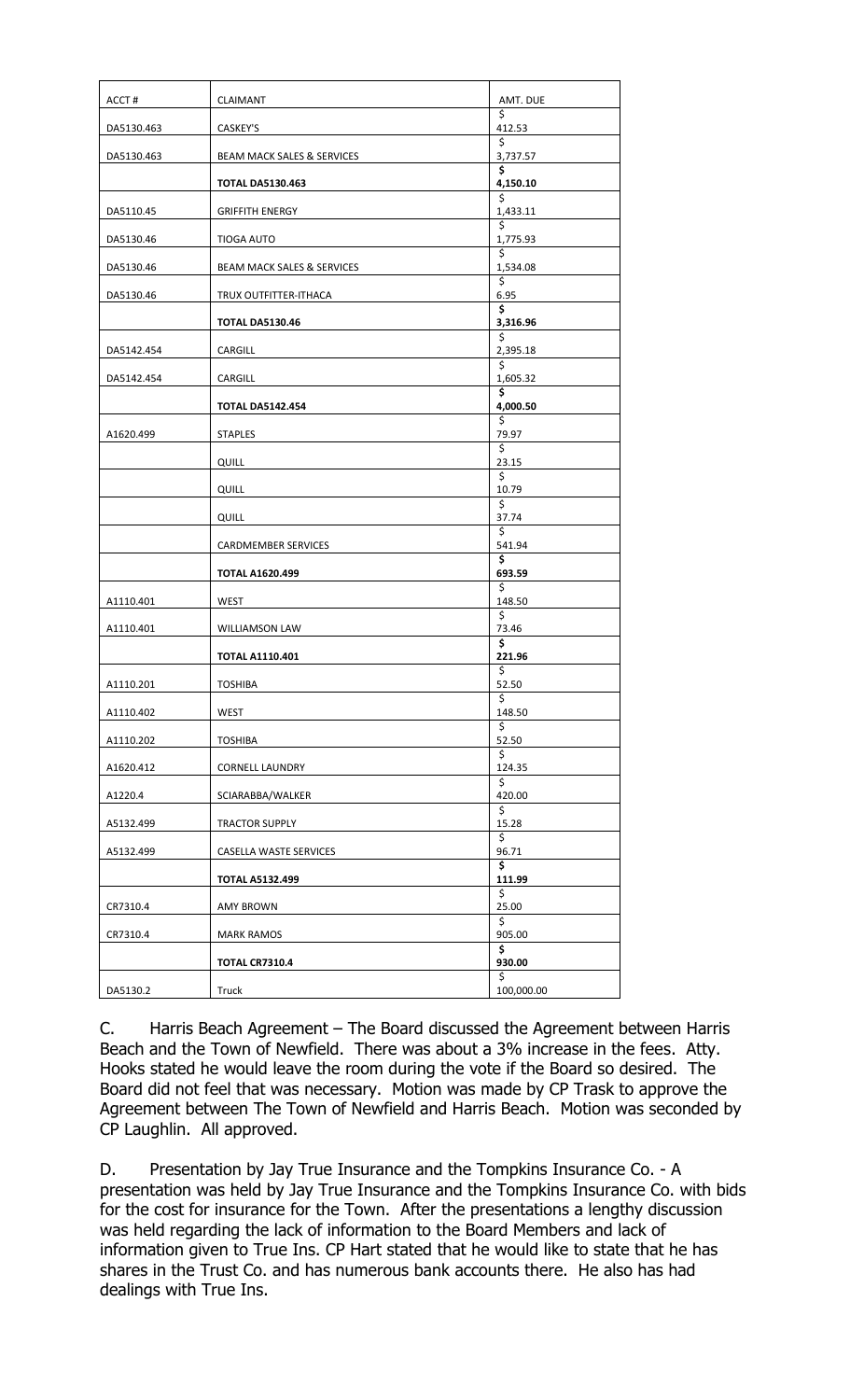Motion was made by CP Hart to approve the Town going with the True Ins. Pending that they investigate different State Ins. Fund policies to close the cap which is where the majority of the gap comes from once the long term disability is added to Tompkins. Motion was seconded by CP Trask.

The Board will be looking into insurance coverage and pricing in August when 2012 Budget process begins.

Supervisor asked if there was any discussion. There being no comments from the Board Supervisor Driscoll stated he wanted to discuss why he came to the conclusion to go with Tompkins Ins. Supervisor Driscoll the seriousness and intent that was demonstrated by Tompkins Ins. and the thoroughness in which they continued to be in contact with him impressed him. There was an incident in March in which a claim was filed against the Town for damage down to a plate glass window during the winter. True took care of it and that was the last he heard from them. He felt he should have at least been made aware of the results and the town should have been notified.

> AYES NAYS CP Hart CP James CP Laughlin Supervisor Driscoll CP Trask

Motion carried.

Motion was made by CP Hart to approve the payments of the December 2010 and January 2011 expenses. Motion was seconded by CP Laughlin.

| General Fund            | totaling | \$39,327.82    |
|-------------------------|----------|----------------|
| Highway Fund            | totaling | \$30,524.47    |
| <b>Street Light</b>     | totaling | \$1,375.39     |
| <b>Sewer District</b>   | totaling | 1,180.34<br>\$ |
| <b>Water District 1</b> | totaling | 3,977.33<br>\$ |
| Recreation              | totaling | 1,619.61<br>\$ |
| <b>Water District 2</b> | totaling | 1,260.65<br>\$ |
|                         |          |                |

Motion carried.

## REPORTS

Highway Superintendent – Highway Superintendent Kevin Berggren stated that the highway crew has been busy plowing snow. The new truck is being painted red. The sidewalks are being plowed and they replaced a pipe on Beach St.

Motion was made by CP James approving the encumbrance of \$100,000.00 for the truck purchase. Motion was seconded by CP Hart. All approved.

Water/Sewer Supervisor – Supervisor Rob Brewer stated that all is okay in this department. Supervisor Brewer stated that there was a water main break they worked from 10:00PM Christmas eve to 10:00AM Christmas Day. Mr. Brewer thanked the Highway Dept. especially Highway Superintendent Berggren for all the hard work and for a job well done.

Recreation – Kindergarten through second grade has finished basketball and has had their pizza parties last week. There are 24 men registered for Men's rec. Building use for baseball has been applied for. He is starting to organize summer camp also organizing a town wide snowman building contest.

Supervisor – Supervisor Driscoll stated he would like to discuss some of the successes he had in his office this year. The core focus was on financial with the 2008 and 2009 audits being completed. February the 2010 audit will be done. A new software program will be installed which is Quick Books. Historical futures of equipment maintenance and Road maintenance schedule will be completed. A new server and 3 new computers all will be connected to the Town Hall. 2011 we wish to develop a